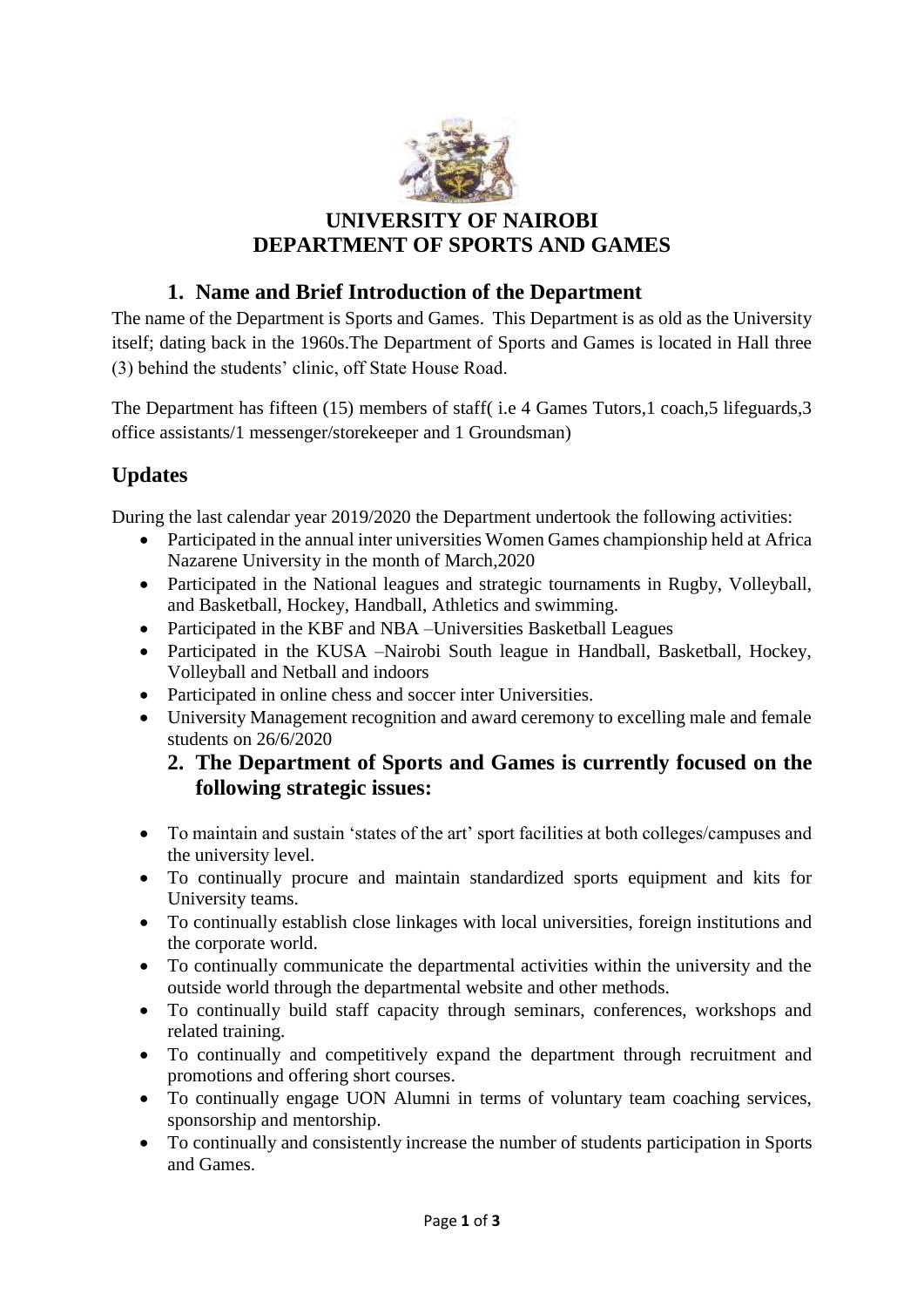#### **3. Achievements**

- Enrolled and sustained most of the University teams in the National leagues and tournaments (i.e Rugby, Basketball, Volleyball, Soccer, Hockey, Swimming, and Handball among others).
- Successfully identified talent among our students.
- Natured the talent.
- Achieved elitism in a number of students
- Realized wellness programme in a large number of students.
- Through the existing sports programmes, the students have been networked to the corporate world for employment.
- During the  $9<sup>th</sup>$  Edition of the Universities women sports day of March, 2020 UON was third overall.
- Visibility of University of Nairobi through hosting events highlights as KUSA Games (Nairobi South Conference),National Leagues and Inter-Universities.
- Continual development and management of sport facilities at College, campus and University level.

#### **4. Challenges**

- Lack of enough office space.
- Inadequate allocations of financial resources to run students' sport fixtures, buy equipment and kits, develop, maintain and or repair sport facilities.
- The ratio of existing Technical staff overstretched for the required services (i.e about 50,000 students against four Games Tutors)
- Lack of adequate support staff at both college and university level.
- Inadequate sport facilities and equipment to cater for the ever increasing student population.
- Lack of centralized departmental transport facility to coordinate students' sport training programmes.
- Lack of a University gymnasium facility for both students and staff.

## **5. Future Projections/Way Forward**

- Request and follow-up approval of extra technical staff.
- Continual follow- ups with University Management the establishment of a gymnasium complex within the main campus.
- Expand sport facilities at both College and University level.
- Follow-up with corporate world the award of scholarships to excelling student athletes.

## **6. Number of staff**

| $\triangleright$ Director of Sports       |              |
|-------------------------------------------|--------------|
| $\triangleright$ Games Tutors             |              |
| $\triangleright$ Administrative Assistant | $\mathbf{0}$ |